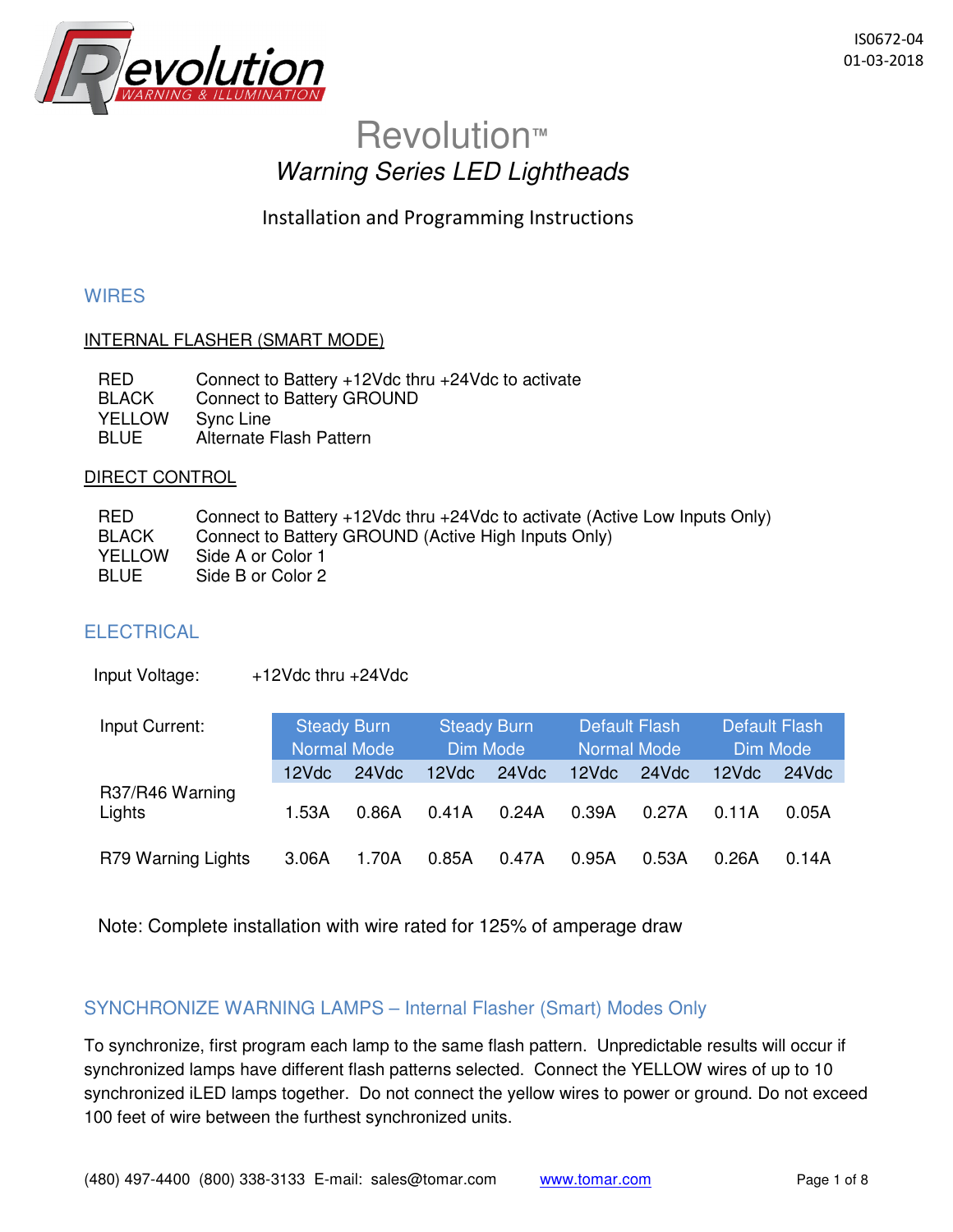

# OPERATING CONFIGURATIONS

The Revolution series can be set to one of two Operating Modes, and the Inputs can be set to one of two Active States. This gives four distinct configurations:

Internal Flasher, Active High Inputs Internal Flasher, Active Low Inputs Direct Control, Active High Inputs Direct Control, Active Low Inputs

Internal Flasher – This is the Default Mode. All flash patterns are controlled by the on-board flasher.

Direct Control – Select the direct control mode if you are using an external flasher to control the light head.

Active high inputs – This is the Default Mode. All lamp functions are activated by applying +12Vdc through +24Vdc.

Active low inputs – When set to active low all lamp functions are activated by applying ground.

# PROGRAMMING FLASH PATTERNS AND RATES

#### **ENTERING PROGRAM MODE**

#### **For Internal Flasher, Active High Inputs Configuration (Default Smart Mode):**

#### **To Program the Primary Flash Pattern**

Connect the Sync (YELLOW) wire and the RED power wire to +12Vdc; connect the BLACK wire to ground.

Continue to apply +12vdc to the Sync (YELLOW) wire for at least 2 seconds.

All LEDs will flash **3** times to indicate you have entered Primary Flash Pattern selection mode. While maintaining power, remove the Sync (YELLOW) wire from +12vdc and the unit will operate in the currently selected flash pattern.

Tap the Sync (YELLOW) wire to +12vdc to select the Flash Type & Rate.

Tap the Alternate (BLUE) wire to +12vdc to select the Flash Pattern.

Tap both the Sync (YELLOW) and Alternate (BLUE) wires to +12vdc to select the Quadrants. See the "SELECTING FLASH PATTERNS" section and Pattern Tables below for more details.

#### **To Program the Alternate Flash Pattern**

Connect the Alternate (BLUE) and Sync (YELLOW) wires and the RED power wire to +12vdc; connect the BLACK wire to ground.

Continue to apply +12vdc to the Alternate (BLUE) and Sync (YELLOW) wires for at least 2 seconds. All LEDs will flash **4** times to indicate you have entered Alternate Flash Pattern selection mode. While maintaining power, remove the Alternate (BLUE) and Sync (YELLOW) wires from +12vdc and the unit will operate in the currently selected alternate flash pattern.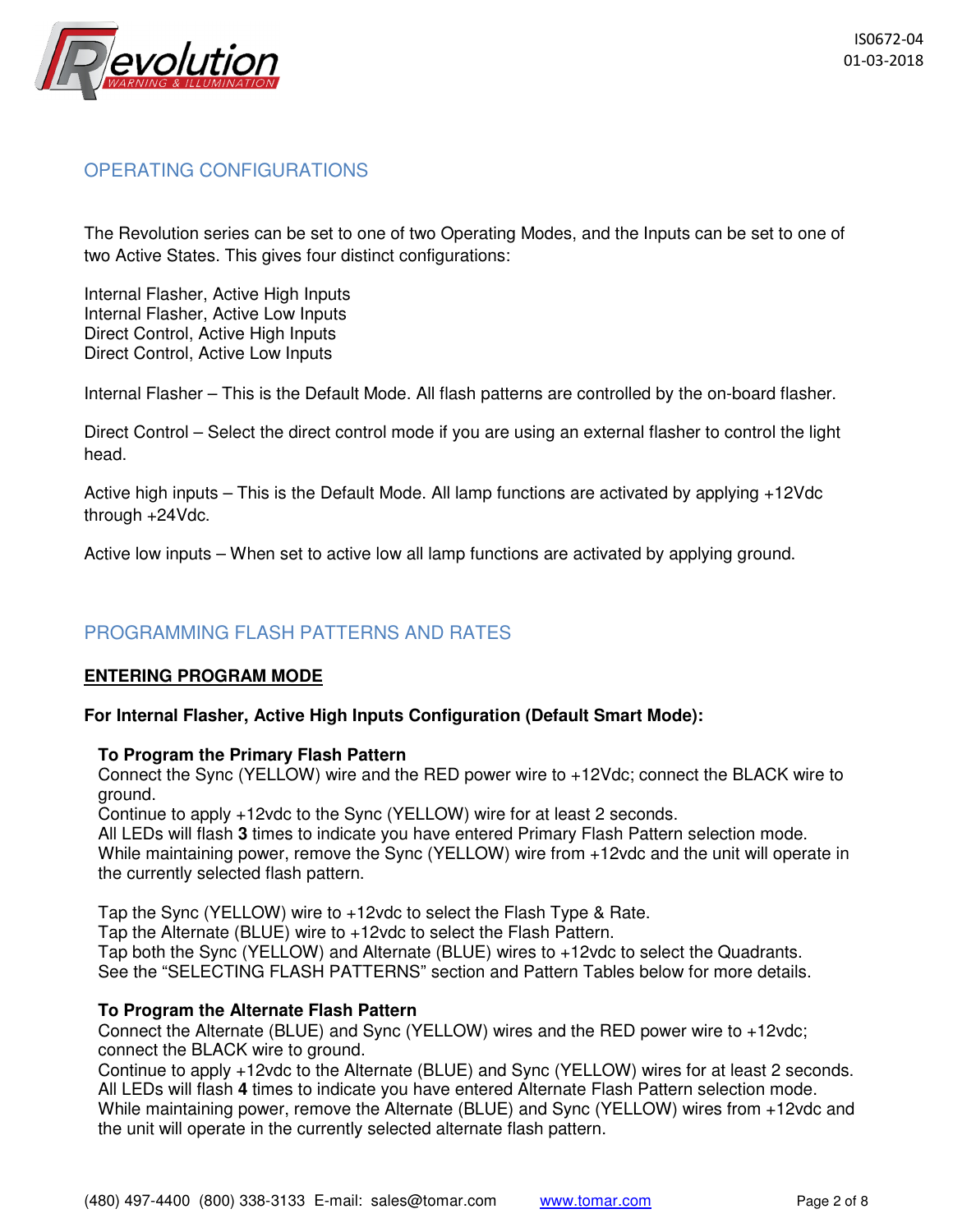

Use the Sync (YELLOW) wire tapped to +12vdc to select the Flash Type & Rate. Use the Alternate (BLUE) wire tapped to +12vdc to select the Flash Pattern. Use both the Sync (YELLOW) and Alternate (BLUE) wires tapped to +12vdc to select the Quadrants. See the "SELECTING FLASH PATTERNS" section and Pattern Tables below for more details.

## **For Internal Flasher, Active Low Inputs Configuration:**

#### **To Program the Primary Flash Pattern**

Connect the Sync (YELLOW) wire and the BLACK wire to Ground; connect the RED wire to +12Vdc. Continue to apply Ground to the Sync (YELLOW) wire for at least 2 seconds. All LEDs will flash **3** times to indicate you have entered Primary Flash Pattern selection mode. While maintaining power, remove the Sync (YELLOW) wire from Ground and the unit will operate in the currently selected flash pattern.

Use the Sync (YELLOW) wire tapped to Ground to select the Flash Type & Rate. Use the Alternate (BLUE) wire tapped to Ground to select the Flash Pattern. Use both the Sync (YELLOW) and Alternate (BLUE) wires tapped to Ground to select the Quadrants. See the "SELECTING FLASH PATTERNS" section and Pattern Tables below for more details.

#### **To Program the Alternate Flash Pattern**

Connect the Alternate (BLUE) and the Sync (YELLOW) wires and the BLACK wire to Ground; connect the RED wire to +12vdc.

Continue to apply Ground to the Alternate (BLUE) and Sync (YELLOW) wires for at least 2 seconds. All LEDs will flash **4** times to indicate you have entered Alternate Flash Pattern selection mode. While maintaining power, remove the Alternate (BLUE) and Sync (YELLOW) wires from Ground and the unit will operate in the currently selected flash pattern.

Use the Sync (YELLOW) wire tapped to Ground to select the Flash Type & Rate. Use the Alternate (BLUE) wire tapped to Ground to select the Flash Pattern. Use both the Sync (YELLOW) and Alternate (BLUE) wires tapped to Ground to select the Quadrants. See the "SELECTING FLASH PATTERNS" section and Pattern Tables below for more details.

#### **For Direct Control, Active High Inputs Configuration:**

#### **To Program the Primary Flash Pattern**

Connect the RED power wire to +12vdc; connect the BLACK wire to Ground. Wait for at least 2 seconds.

All LEDs will flash **3** times to indicate you have entered Primary Flash Pattern selection mode. The LEDs will remain **off**, indicating that the Direct Control mode is currently selected.

Tap the Sync (YELLOW) wire to +12vdc to select the Flash Type & Rate.

Tap the Alternate (BLUE) wire to +12vdc to select the Flash Pattern.

Tap both the Sync (YELLOW) and Alternate (BLUE) wires to +12vdc to select the Quadrants. See the "SELECTING FLASH PATTERNS" section and Pattern Tables below for more details.

#### **For Direct Control, Active Low Inputs Configuration:**

#### **To Program the Primary Flash Pattern**

Connect the RED power wire to +12vdc; connect the BLACK wire to Ground. Wait for at least 2 seconds.

All LEDs will flash **3** times to indicate you have entered Primary Flash Pattern selection mode.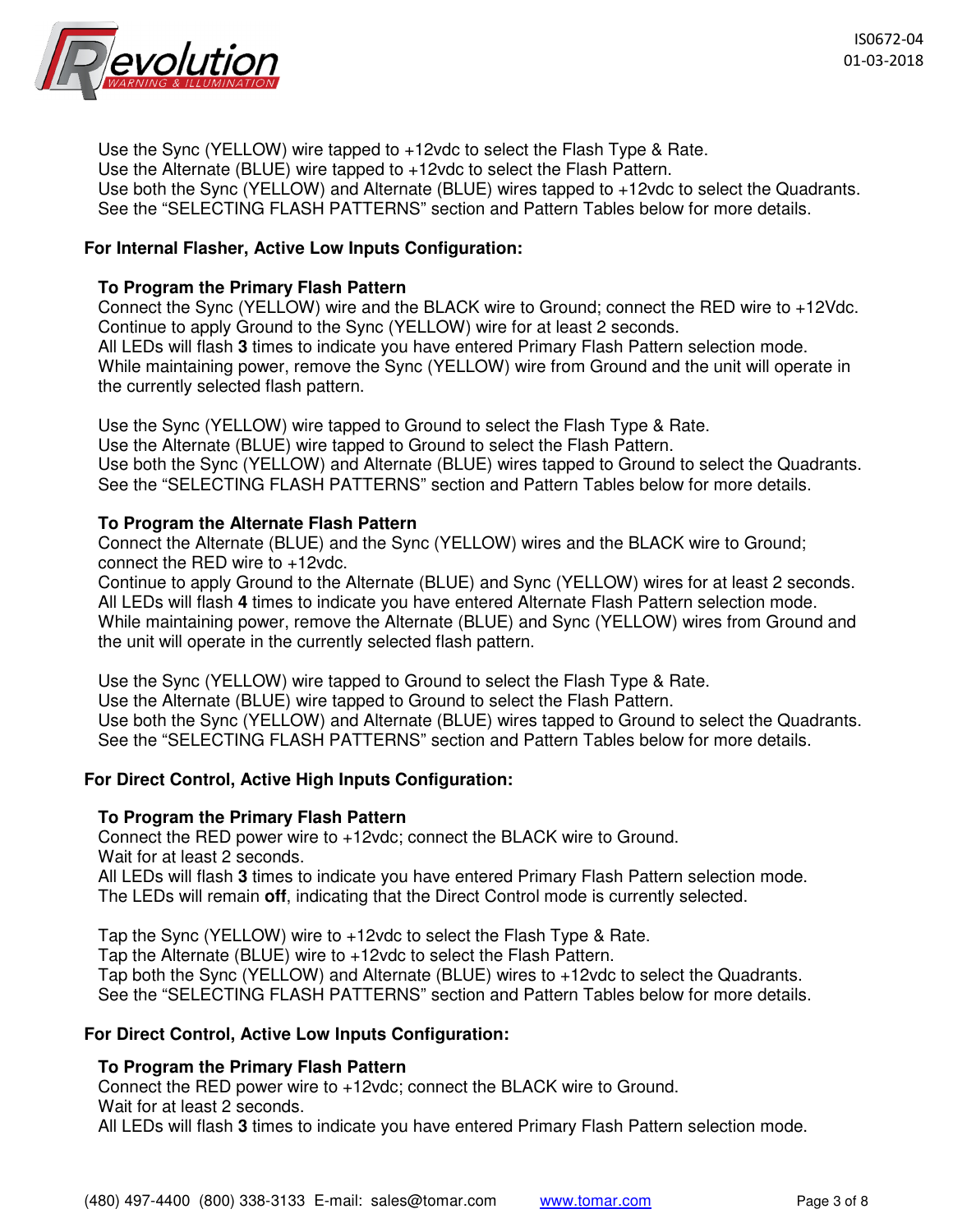

The LEDs will remain **off**, indicating that the Direct Control mode is currently selected.

Use the Sync (YELLOW) wire tapped to Ground to select the Flash Type & Rate. Use the Alternate (BLUE) wire tapped to Ground to select the Flash Pattern. Use both the Sync (YELLOW) and Alternate (BLUE) wires tapped to Ground to select the Quadrants. See the "SELECTING FLASH PATTERNS" section and Pattern Tables below for more details.

#### **SELECTING FLASH PATTERNS:**

Use the Sync wire (YELLOW) to step through the Flash Type & Rate table.

Single Tap - Step Forward Double Tap - Step Backward Touch and Hold - Reset to Defaults and Toggles the Dim Setting (Bright or Dim)

Use the Alternate wire (BLUE) to step through the Pattern table.

Single Tap - Step Forward Double Tap - Step Backward Touch and Hold - Step through the Color settings: Color 1, Color 2, Color 1 then 2, Color 2 then 1, Color 1:2, Color 2:1

Use the Sync and Alternate wires (YELLOW & BLUE) to step through the Quadrant table.

Single Tap - Step Forward Double Tap - Step Backward Touch and Hold - Toggles the Inputs Active State setting (High or Low).

For Active High Inputs:

Tap or Touch and Hold<sup>5</sup> inputs to +12vdc.

For Active Low Inputs:

Tap or Touch and Hold<sup>5</sup> inputs to Ground.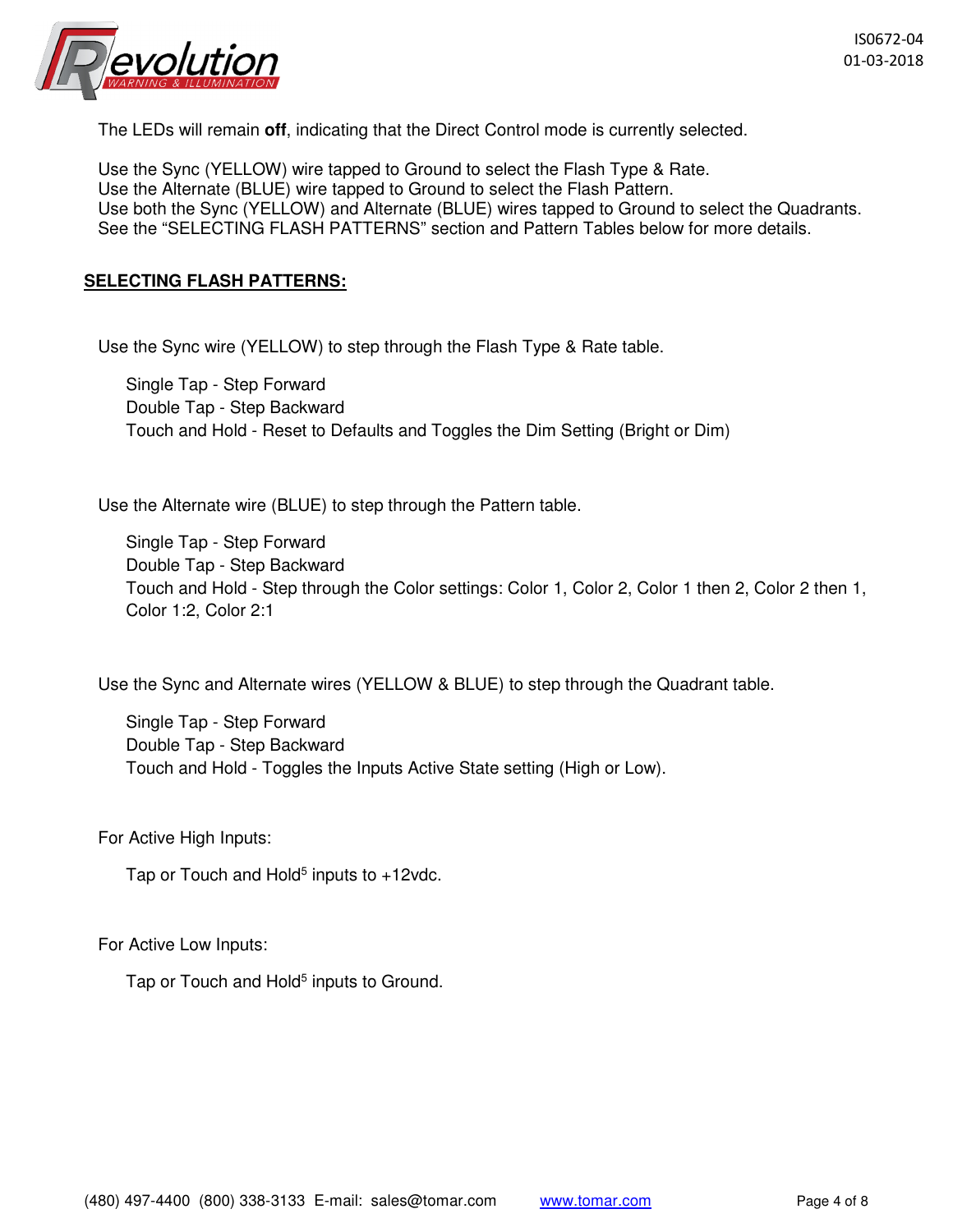

# **SELECTABLE FLASH TYPE & RATE**

- 1. Neobe flash 150 FPM
- 2. Neobe flash 120 FPM
- 3. Neobe flash 75 FPM
- 4. Double flash 250 FPM
- 5. Double flash 125 FPM
- 6. Double flash 75 FPM
- 7. Single flash 375 FPM
- 8. Single flash 150 FPM
- 9. Single flash 120 FPM
- 10. Single flash 75 FPM

## **SELECTABLE PATTERN**

- 1. Alternating
- 2. Simultaneous [Phase 0]<sup>7</sup>
- 3. Combo (2 cycles alt + 2 cycles sim)<sup>7</sup>
- 4. California steady (half flashing, half steady)
- 5. Simultaneous [Phase 1]<sup>7</sup>
- 6. Flicker<sup>7</sup>
- 7. Clockwise<sup>8</sup>
- 8. Counter Clockwise<sup>8</sup>
- 9. Steady Burn<sup>7</sup>
- 10. Multi flash 1<sup>6</sup>
- 11. Multi flash 2<sup>6</sup>
- 12. Multi flash 3<sup>6</sup>
- 13. Direct Control<sup>1</sup>

# **SELECTABLE QUADRANTS**<sup>3</sup>

- 1. Left/Right
- 2. Top/Bottom
- 3. Diagonal D/U
- 4. Right/Left
- 5. Bottom/Top
- 6. Diagonal U/D

Use the Sync wire (YELLOW) to step through the Flash Type & Rate table.

Single Tap - Step Forward Double Tap - Step Backward Touch and Hold<sup>5</sup> - Reset to Defaults and Toggles the Dim Setting (Bright or Dim)

Use the Alternate wire (BLUE) to step through the Pattern table.

Single Tap - Step Forward Double Tap - Step Backward Touch and Hold<sup>5</sup> - Step through the Color settings<sup>2</sup>: Color 1 Color 2 Color 1/2 (1 then 2) Color 2/1 (2 then 1) Color 1:2 Color 2:1

Use the Sync and Alternate wires (YELLOW & BLUE) to step through the Quadrant table.

Single Tap - Step Forward Double Tap - Step Backward Touch and Hold<sup>5</sup> - Toggles the Inputs Active State<sup>4</sup> setting (High or Low).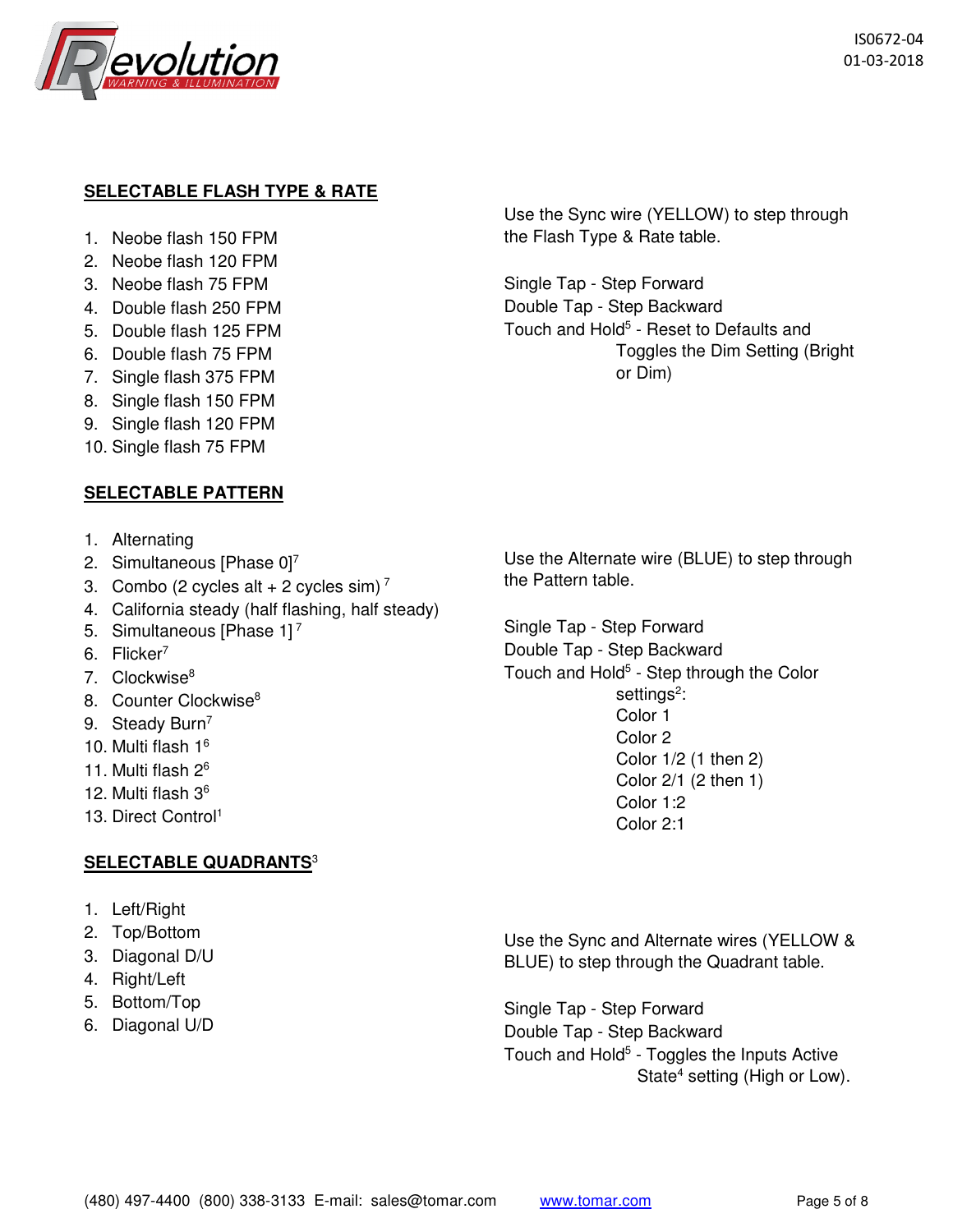

#### **CONFIGURATION SELECTION NOTES:**

- 1) Direct Control is only selectable from the Primary Pattern selection.
- 2) The Color Settings are only available on the Dual Color models.

Color 1 Flash Patterns only use Color 1.

Color 2 Flash Patterns only use Color 2.

- Color 1/2 Flash Patterns switch colors every time through a pattern. The first time through the pattern, Color 1 is used, the second time through the pattern Color 2 is used.
- Color 2/1 Flash Patterns switch colors every time through a pattern. The first time through the pattern, Color 2 is used, the second time through the pattern Color 1 is used.
- Color 1:2 Flash Patterns use Color 1 for Side A and Color 2 for Side B.
- Color 2:1 Flash Patterns use Color 2 for Side A and Color 1 for Side B.
- 3) The Quadrants are Upper Left (UL), Upper Right (UR), Lower Left (LL) and Lower Right (LR). Left Quadrants are UL and LL.

Right Quadrants are UR and LR.

Top Quadrants are UL and UR.

Bottom Quadrants are LL and LR.

Diagonal D(own) Quadrants are UL and LR.

Diagonal U(p) Quadrants are LL and UR.

- 4) Input Active State settings are High and Low. High means the input wire must be connected to +Vdc to activate the function. Low means the input wire must be connected to Ground to activate the function.
- 5) The hold time for the Touch and Hold action is 3 seconds.
- 6) Patterns in the Multi Pattern Combinations.
	- Multi 1: A) NEOBE FLASH 150 ALTERNATE.
		- B) DOUBLE FLASH 250 SIMULTANEOUS PHASE 0.
		- C) SINGLE FLASH 375 ALTERNATE.
		- D) NEOBE 150 SIMULTANEOUS PHASE 0.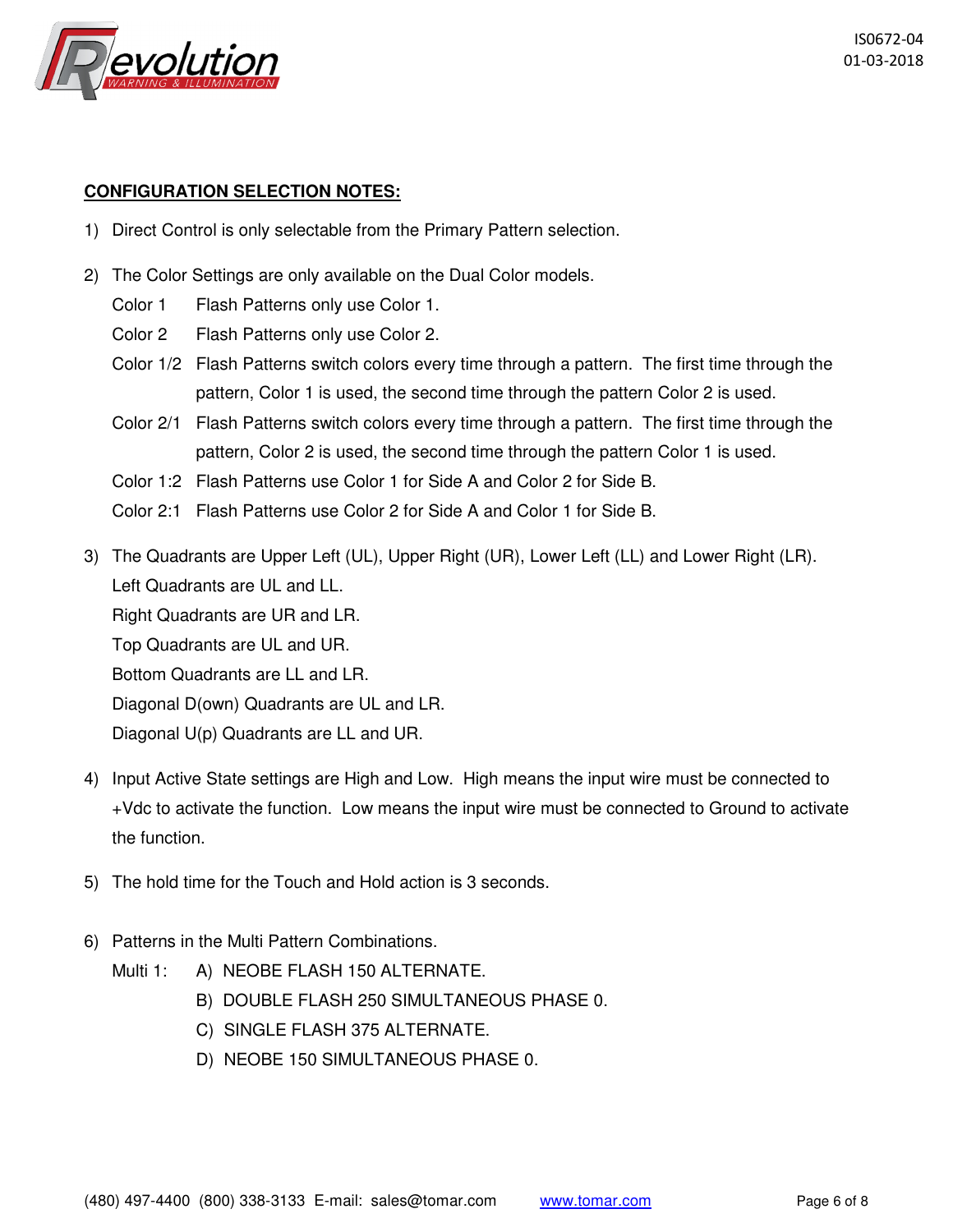

- Multi 2: A) NEOBE FLASH 75 ALTERNATE.
	- B) DOUBLE FLASH 125 SIMULTANEOUS PHASE 0.
	- C) SINGLE FLASH 150 ALTERNATE.
	- D) SINGLE FLASH 75 SIMULTANEOUS PHASE 0.
- Multi 3: A) DOUBLE FLASH 125 ALTERNATE.
	- B) SINGLE FLASH 150 ALTERNATE.
	- C) DOUBLE FLASH 250 SIMULTANEOUS PHASE 0.
	- D) SINGLE FLASH 150 SIMULTANEOUS PHASE 0.
- 7) For Two Color Lamps, these Flash Patterns only use one color. For Color selection 1/2 or 1:2 - only Color 1 is used. For Color selection 2/1 or 2:1 - only Color 2 is used.
- 8) For Two Color Lamps, the colors used for CW and CCW Flash Patterns is: For Color selection 1/2 or 1:2 - UL and LR are Color 1, UR and LL are Color 2. For Color selection 2/1 or 2:1 - UL and LR are Color 2, UR and LL are Color 1.